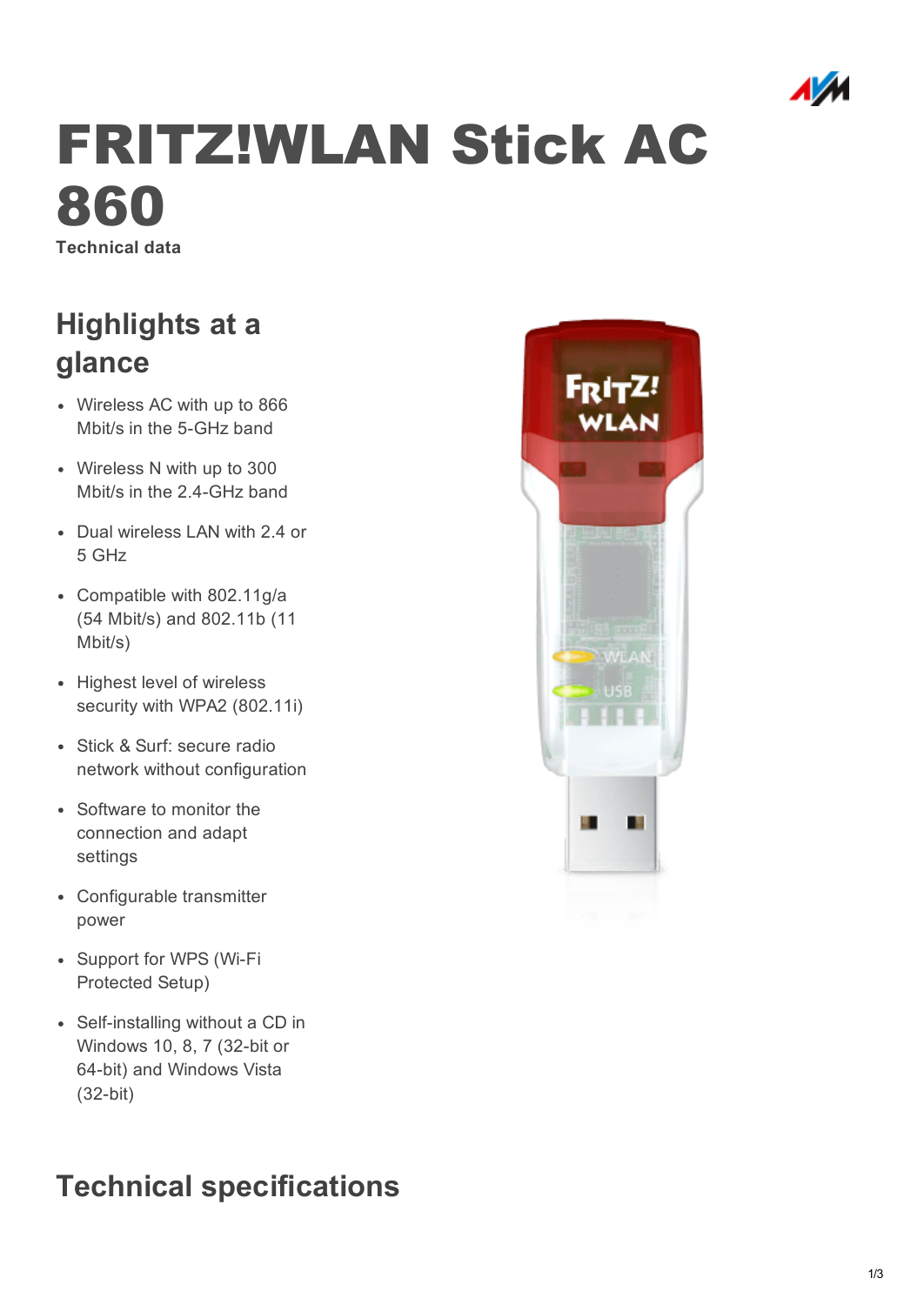#### Features

- USB wireless LAN client for radio networks
- Wireless LAN 802.11ac with up to 866 Mbit/s gross in the 5-GHz band
- Wireless LAN 802.11n with up to 300 Mbit/s gross in the 2.4GHz band
- Dual wireless LAN for use in either the 2.4-GHz or 5-GHz band
- Compatible with 802.11n (300 Mbit/s), 802.11g (54 Mbit/s) and 802.11b (11 Mbit/s)
- Encryption in accordance with WPA2 (802.11i) and WPA
- Self-installation in Windows 10, 8, 7 (32-bit and 64-bit) and Windows Vista (32-bit), drivers with Microsoft WHQL signature
- Self-installation in Windows 8.1, 8, 7 (32-bit and 64-bit), and Vista and XP (32-bit) with Service Pack 3 or later, drivers with Microsoft WHQL signature
- Support for WPS (Wi-Fi Protected Setup)
- Software to monitor the connection and adapt settings
- Configurable transmitter power
- 2 LEDs for display of connections and activity
- Integrated antenna
- Free driver and software updates



- Connect the FRITZ!WLAN stick once with the USB host on the FRITZ!Box
- The data required to secure the network are automatically transferred to the stick
- Connect the FRITZ!WLAN Stick to the computer
- Now the wireless LAN connection is securely encrypted without any further configuration
- Alternatively, the connection can be set up using WPS (Wi-Fi Protected Setup) or wireless access points integrated manually by "search, find and connect"

#### Ports and interfaces

- USB port compliant with USB 3.0, compatible with USB 2.0
- Wireless radio networks compliant with 802.11ac (866 Mbit/s) and 802.11n (300 Mbit/s)
- 5-GHz frequency band with Wireless AC, 2.4-GHz with Wireless N
- Dual Wireless AC for use in either the 2.4-GHz or 5-GHz band